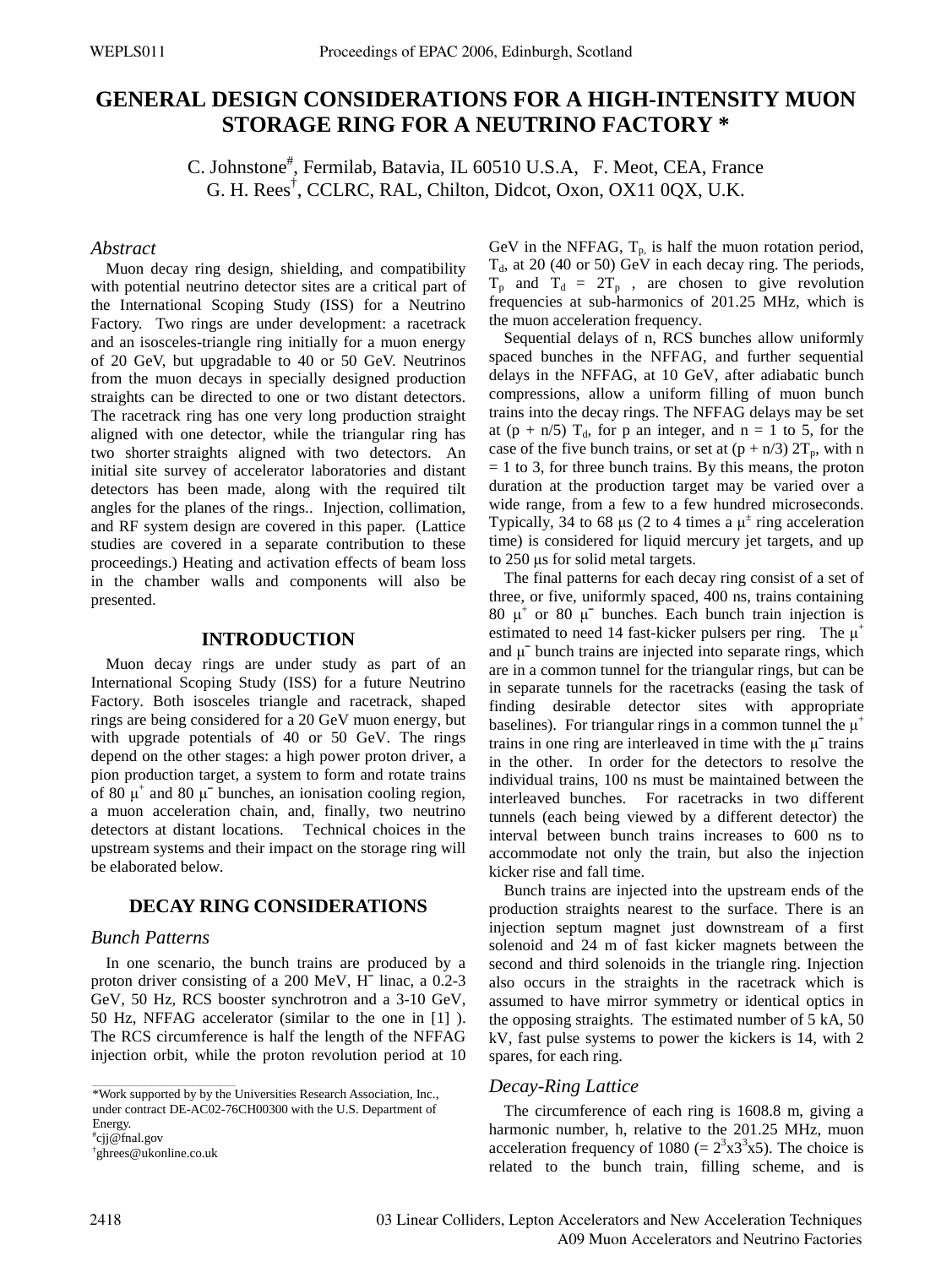compatible with the 10 GeV orbit of the NFFAG. An increase in the number of bunches and storage ring circumference over this value yields little improvement in overall neutrino production.

Proton driver booster ring  $(n=, h=40)$ 

 $\Omega$ O O



Muon trains of 80 bunches

20 GeV muon accelerator with rotation period,  $T_{rev}$ T=  $mT_{rev} \sim 25$  to 50 μs, t = 400 ns  $m =$  number of turns of acceleration



20/50 GeV  $\mu^+$  decay ring (circumference 1600m):

 $\Box$   $\longrightarrow$   $\Box$ 600 400 600 400 600 400 600 400 600 400 (nanosec) 20/50 GeV μ- decay ring (circumference 1600m):  $\overline{1}$ 

|  |  | — — — — — <del>—</del> |  |  |                                         |
|--|--|------------------------|--|--|-----------------------------------------|
|  |  |                        |  |  | 400 600 400 600 400 600 400 600 400 600 |

Figure 1. Proton and Muon Bunch Trains proposed for the ISS Neutrino Factory Study

The downward slope for a production straight aligned to a detector at distance, L, is given by arcsin  $(L/2R)$ , with R the equatorial radius. For a detector at 7500 km, the downward slope is  $\sim 36^\circ$  and, for one at 3500 km,  $\sim 16^\circ$ . The resulting triangle ring then has a depth  $> 400$ m, and an apex angle of  $\sim 52^\circ$ , if vertical, and a larger apex angle, if not. A racetrack aligned to the 7500 km detector has comparable depth, due to its long production straight. Accelerator and detector sites will be identified in future and it is only then that the ring parameters may be detailed and a choice made between triangle and racetrack rings.

#### **SITE CONSIDERATIONS**

With 400 ns for the bunch train and 100 ns spacing between bunches available for the rise and fall time of the injection, fast kicker magnets, a circumference of 1609 m, for example, is required to accommodate  $n = 5$  bunch trains in a ring. With km-scale circumferences and the depth needed to meet the 7500 km baseline requirement, there are implications as to the geological features of the site which complicate the selection for the storage ring, in particular for the triangular rings as will be discussed. The 1600 m ring attains a vertical depth in excess of 400 m for both the triangle and racetrack rings. For example the attainable depth at Fermilab is only 200m before reaching a soft sandstone strata[2] which cannot support a tunnel and furthermore contains the municipal water supplies as shown in Figure 2.



Figure 2. Constraints on the storage ring due to the geology under the Fermilab site The 2667' (or 813 meter) limit on the cross-section profile of the ring shown in the lower drawing is given by the 600 foot available for the ring's vertical drop the and 13° between Fermilab and the West Coast.

The limited circumference must reflect a changed production straight length and reduction in overall neutrino production efficiency (the arcs and matching remain unchanged). With an extra pair of matching sections over the racetrack, the production efficiency triangle eventually drops below that of the racetrack shape. An outline of approximate production efficiencies for the two ring configurations vs. circumference is given in Table 1. Geological considerations ultimately further complicate the site selection, and for certain sites (Fermilab and BNL, for example) the racetrack is the preferred, and in the case of BNL[3], the only choice regardless of detector sites. However, it must be kept in